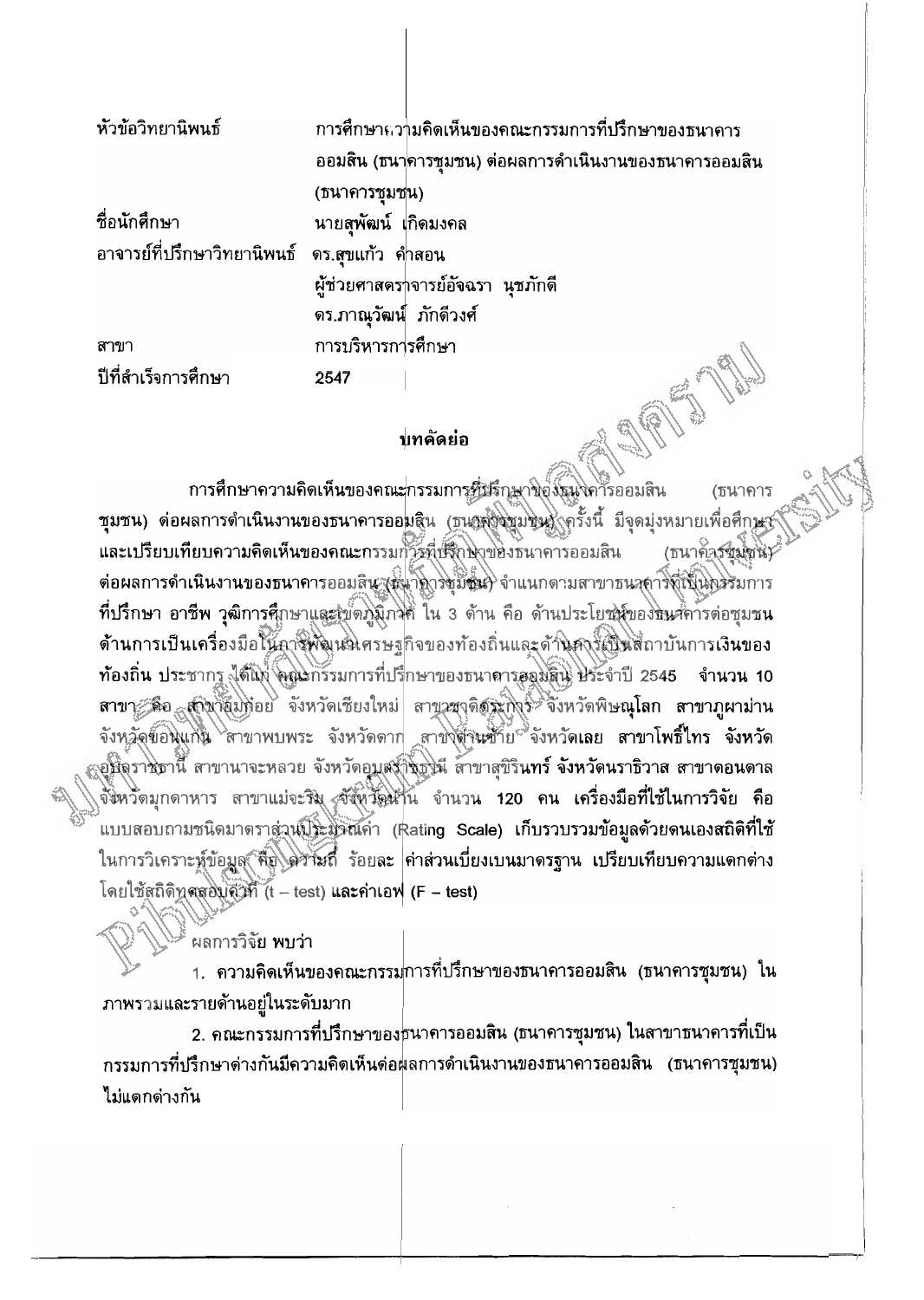่ 3. คณะกรรมการที่ปรึกษาของ<mark>ธนาคารออมสิน (ธนาคารชุมชน) ที่อาชีพต่างกันมี</mark> (ธนาคารชุมชน) ิ์ความคิดเห็นด่อผลการดำเนินงานของธนาคาร่ออมสิน แตกต่างกันอย่างมีนัย ้สำคัญทางสถิติที่ระดับ .05

4. คณะกรรมการที่ปรึกษาของธนาคารออมสิน (ธนาคารชุมชน) ที่วุฒิการศึกษา ี่ ด่างกันมีความคิดเห็นต่อผลการดำเนินงานขอ<mark>งธนาคารออมสิน (ธนาคารชุมชน) ไ</mark>ม่แตกต่างกัน

ี 5. คณะกรรมการที่ปรึกษาของธนาคารออมสิน (ธนาคารชุมชน) ที่อยู่ในเขดภูมิ*ฐ*าค ี ต่างกันมีความคิดเห็นต่อผลการดำเนินงานขอ<mark>งธนาคารออมสิน (ธนาคารชุมชน) ไ</mark>ม่แดกต่<u>วงกัน</u> FAILLE RABBOURG

後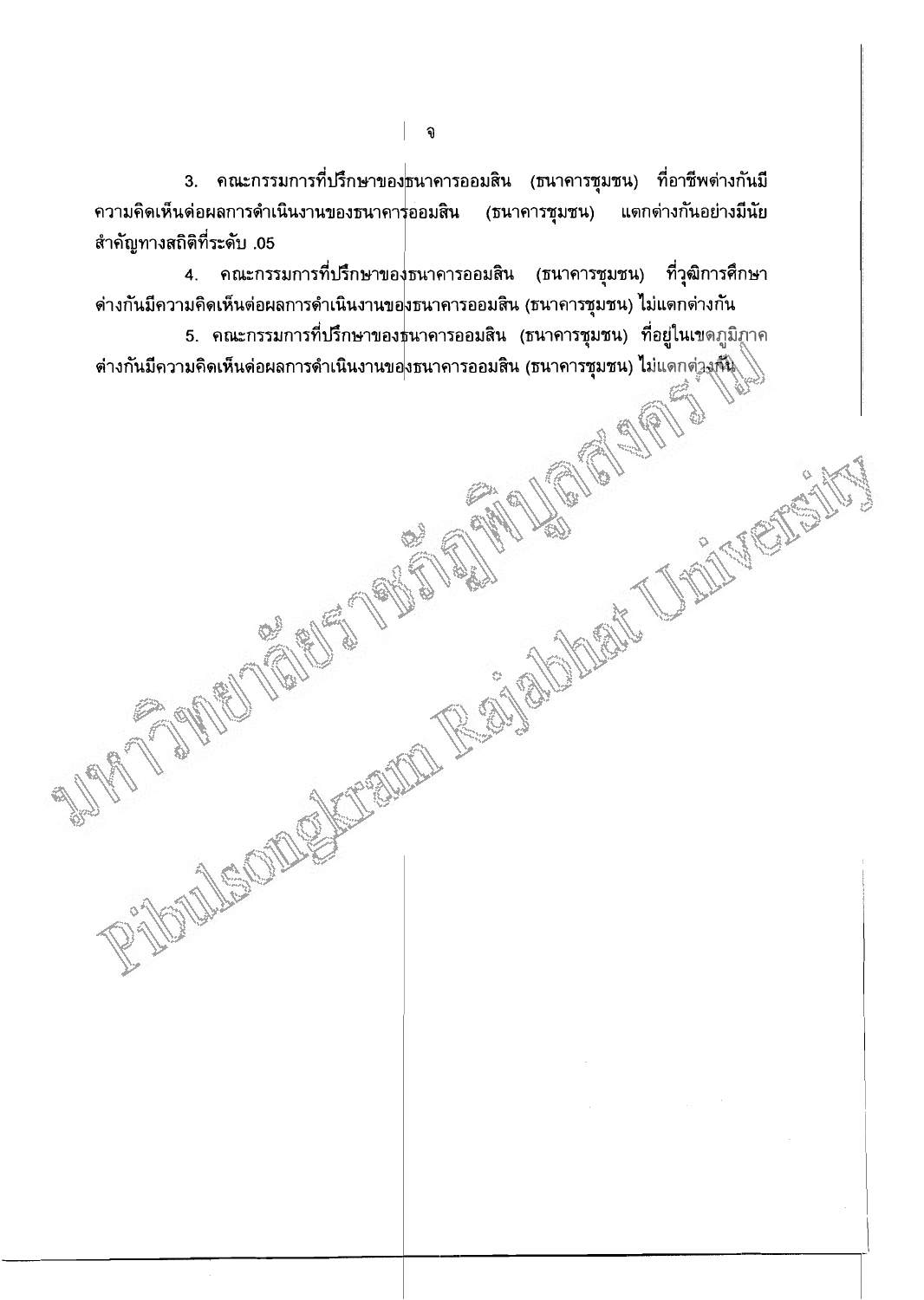**Title** A STUDY OF AN OPINION  $_0$ N OPINION ON ADMINISTRATION PERFORMANCE OF THE COMMUNITY SAVING BANK'S ADVISORY BOARD.

Author Mr. Supat Keardmongkol

Advisors Dr. Sukkaew Kamsorn Assistant Professor Atchara Nuchpukdee Dr. Panuvat Pakdeevong Field Educational Administration Year 2004

## **ABSTRACT**

**OPEN** 

The purposes of research were to study and to compare an opinion on Opinion on Administration Performance of the Community Saving Bank's Advisory board in 3 dimensions : the profit of The Bank of committers, the develop of the economic of local and the money of local.

The sample consisted of 10 branch 120 committers Bank of Saving in year 2001,10 brancte were Omkoy of Changmai, Chattakam of Phitsanulok, Pupaman of Khonkan, Pobpa of Tak,Dansai of Laoy Phosai of Ubonrachtanee, Najalauy of Ubonrechtanee, Sukeerine of Nrativas, Den Tan of Mokedahan, Majareem of Nan. The data  $\aleph$ as collected by using the rating scale questionnaires. The statistics employed in the analysis of the data were frequencies, percentage, arithmetic mean, standard deviation and t

 $-$  test and  $F -$  test.

The results were as follows :

 $\sqrt{\ }$ An opinion on Opinion on Administration Performance of the Community Sawing Bank's Advisory board, they considered the dimensions as a whole were at a high level and each dimension was too.

2. Banch of an opinion on Opinion on Administration Performance of the Community Saving Bank's Advisory board, it was not significantly differrent.

3. Job of an Opinion on Administration Performance of the Community Saving Bank's Advisory board, were significantly different.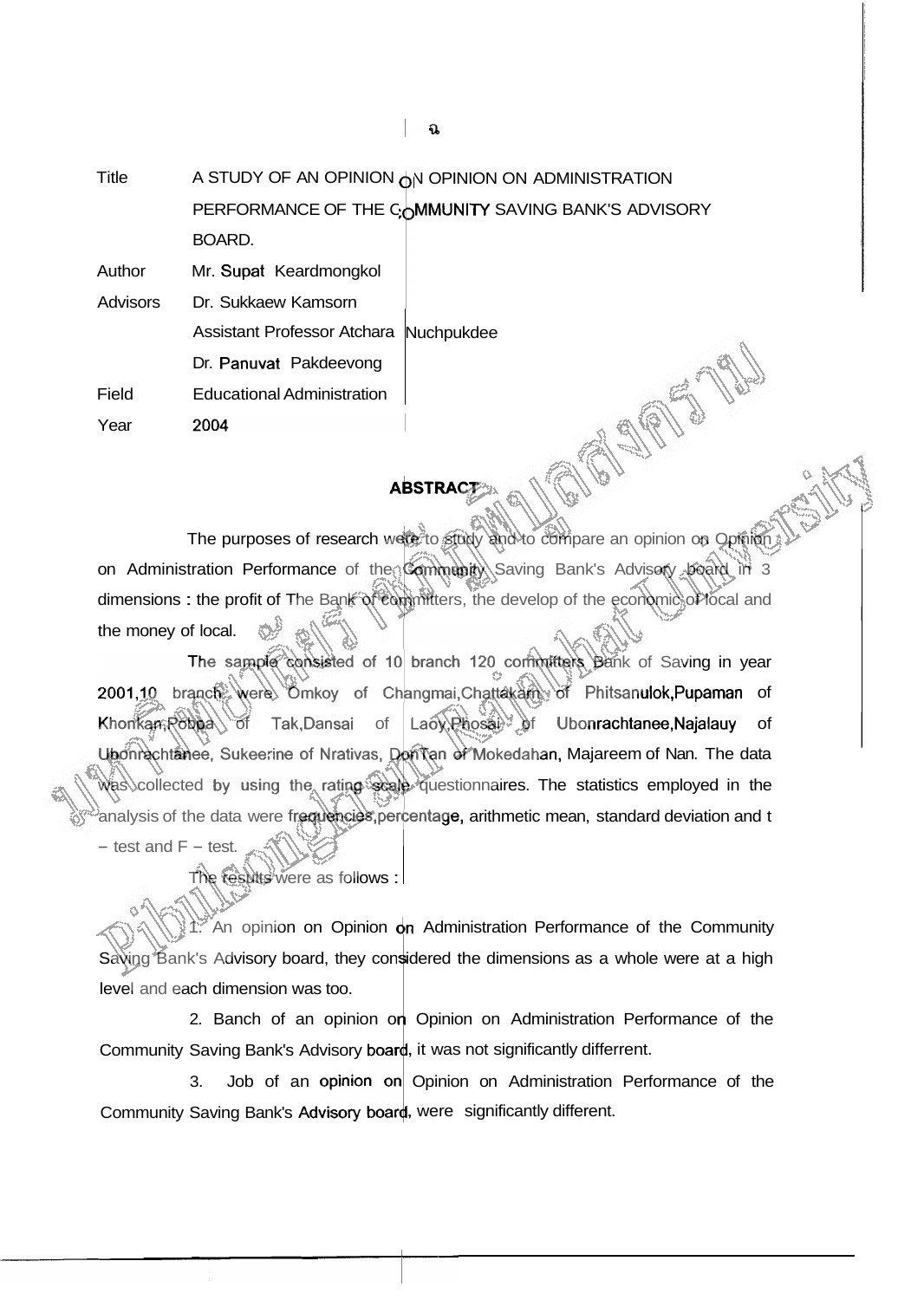4. Educational of an opinion on Opinion on Administration Performance of the **Community Saving Bank's Advisory board, it was not significantly different.** 

**5. The place of an Opinion on Administration Performance of the**  Community Saving Bank's Advisory board, it was not significantly different.

FRANCO REGIONAL TROPICA